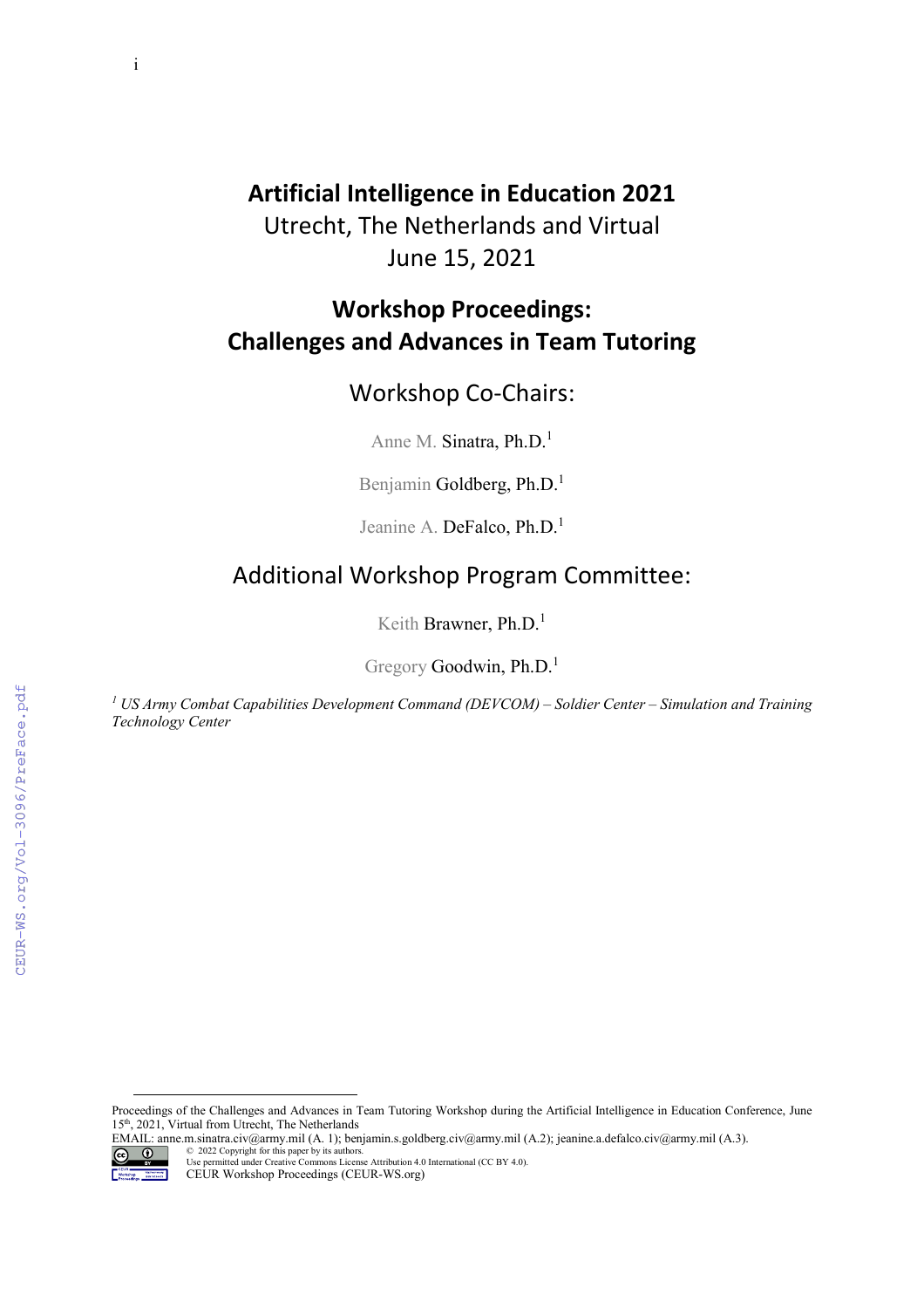ii

## **Preface to the Challenges and Advances in Team Tutoring Workshop**

Anne M. Sinatra *<sup>1</sup>* , Benjamin Goldberg*<sup>1</sup> ,* and Jeanine A. DeFalco*<sup>1</sup>*

*<sup>1</sup> US Army Combat Capabilities Development Command (DEVCOM) – Soldier Center – Simulation and Training Technology Center*

#### **Preface**

The Challenges and Advances in Team Tutoring Workshop was conducted in conjunction with the 21st Artificial Intelligence in Education Conference (AIED), which was held in Utrecht, The Netherlands and virtually in June 2021. Due to COVID-19 concerns this workshop was held virtually. The virtual format allowed highly distributed individuals to communicate in real time about their work on team tutoring in Intelligent Tutoring Systems (ITSs). There were three main themes covered during the workshop: 1) Towards ITSs for Teams in Distributed Environments, 2) Challenges and Lessons Learned in Creating ITSs for Teams, and 3) ITS based Collaborative Problem Solving and Learning. The workshop included both new work and updates on work from presenters who participated in previous Team Tutoring focused workshops at AIED 2018 and AIED 2019. The workshop included examples of team tutoring in action, lessons learned from developing team tutors, and discussion of the next steps in team tutoring research. The varied topics and team tutoring focused work that was presented during the workshop is captured in the papers in these proceedings.